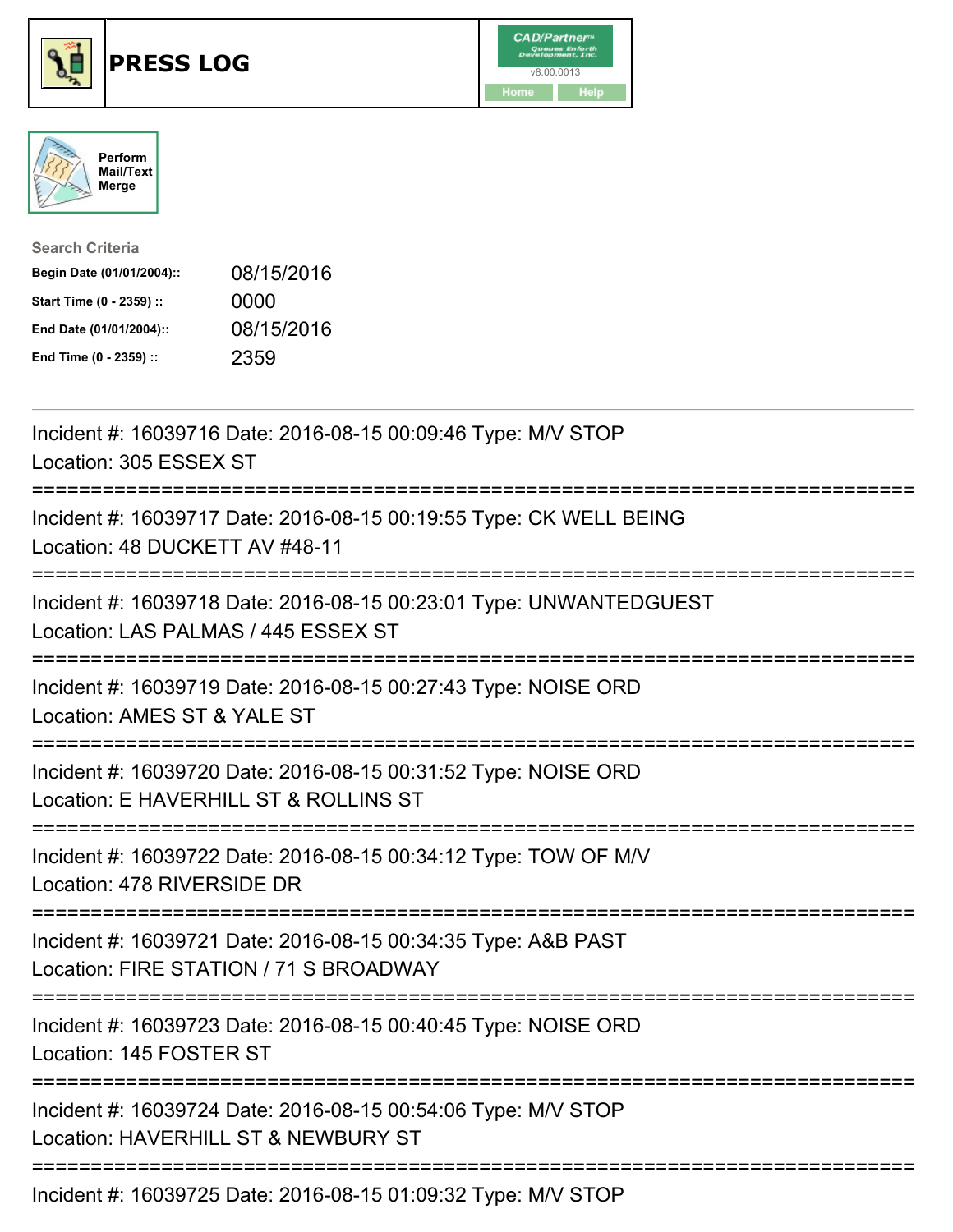| Location: 499 ESSEX ST                                                                                                                     |
|--------------------------------------------------------------------------------------------------------------------------------------------|
| Incident #: 16039726 Date: 2016-08-15 01:09:51 Type: M/V STOP<br>Location: 128 COMMON ST                                                   |
| Incident #: 16039727 Date: 2016-08-15 01:11:48 Type: DRUG OVERDOSE<br>Location: 117 THOREAU WAY #512<br>---------------------------------- |
| Incident #: 16039729 Date: 2016-08-15 01:21:25 Type: SUS PERS/MV<br>Location: 356 JACKSON ST FL 1                                          |
| Incident #: 16039728 Date: 2016-08-15 01:21:58 Type: M/V STOP<br>Location: CANAL ST & UNION ST                                             |
| :===========================<br>Incident #: 16039730 Date: 2016-08-15 01:43:44 Type: M/V STOP<br>Location: BROADWAY & CROSS ST             |
| Incident #: 16039731 Date: 2016-08-15 01:45:04 Type: BUILDING CHK<br>Location: 325 WINTHROP AV                                             |
| Incident #: 16039732 Date: 2016-08-15 01:47:14 Type: M/V STOP<br>Location: 226 WINTHROP                                                    |
| Incident #: 16039733 Date: 2016-08-15 01:48:56 Type: BUILDING CHK<br>Location: 327 HAVERHILL ST                                            |
| Incident #: 16039735 Date: 2016-08-15 01:49:13 Type: M/V STOP<br>Location: BROADWAY                                                        |
| Incident #: 16039734 Date: 2016-08-15 01:49:21 Type: SPECIAL CHECK<br>Location: MELROSE & THORTON                                          |
| Incident #: 16039736 Date: 2016-08-15 01:51:47 Type: ALARM OF FIRE<br>Location: 102 ESSEX ST                                               |
| Incident #: 16039737 Date: 2016-08-15 01:51:56 Type: BUILDING CHK<br>Location: BEAUTY SUPPLY / 487 BROADWAY                                |
| Incident #: 16039738 Date: 2016-08-15 01:52:49 Type: GENERAL SERV<br>Location: 150 WINTHROP AV                                             |
| Incident #: 16039739 Date: 2016-08-15 02:00:38 Type: BUILDING CHK                                                                          |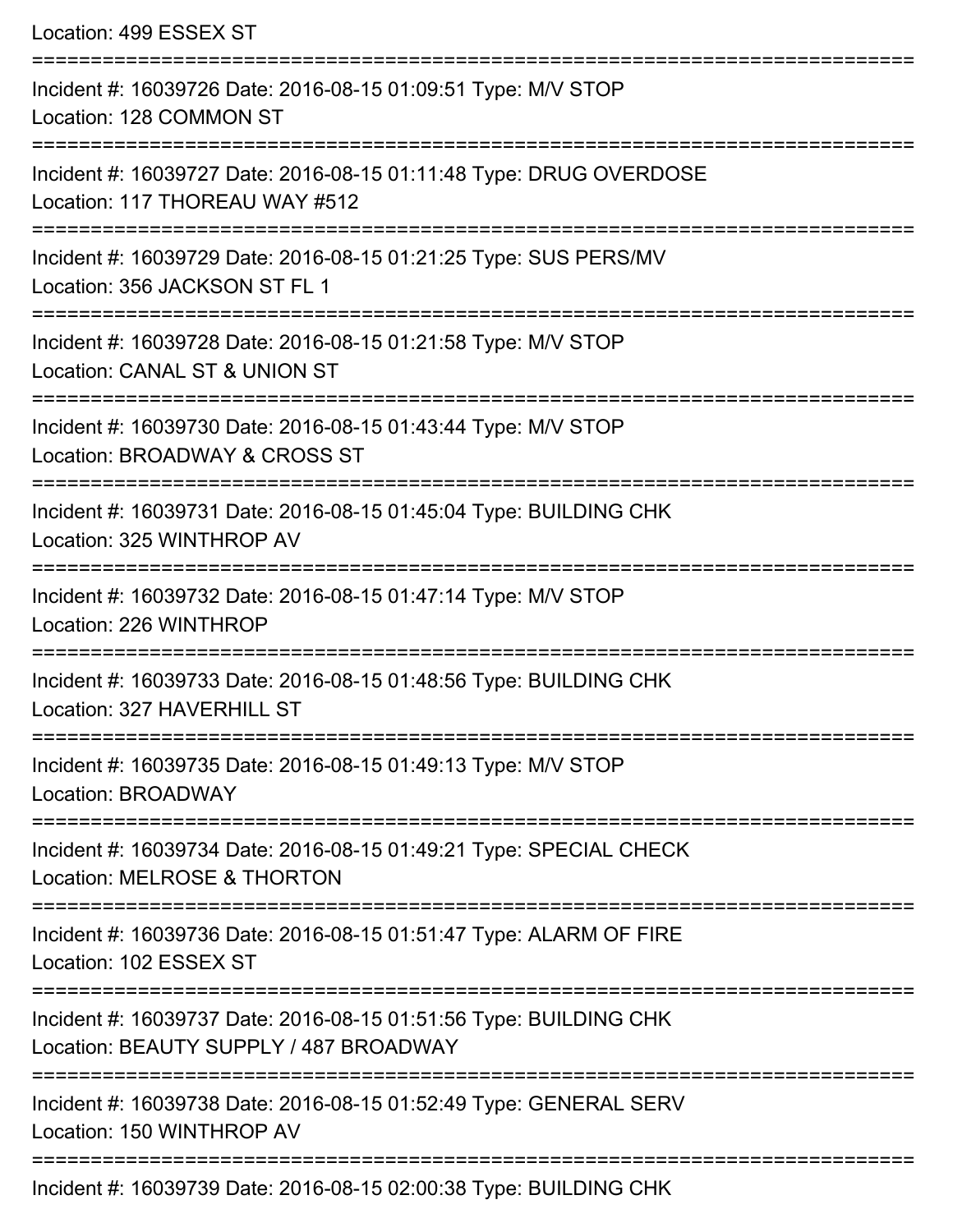| Incident #: 16039740 Date: 2016-08-15 02:04:31 Type: M/V STOP<br>Location: S UNION ST & SPRINGFIELD ST                  |
|-------------------------------------------------------------------------------------------------------------------------|
| Incident #: 16039741 Date: 2016-08-15 02:17:27 Type: M/V STOP<br>Location: ANDOVER ST & S BROADWAY                      |
| Incident #: 16039742 Date: 2016-08-15 02:21:25 Type: BUILDING CHK<br>Location: BROADWAY LIQUORS / 434 BROADWAY          |
| Incident #: 16039743 Date: 2016-08-15 02:25:11 Type: UNKNOWN PROB<br>Location: BENNINGTON ST & MYRTLE ST                |
| Incident #: 16039744 Date: 2016-08-15 02:27:12 Type: STOL/MV/PAS<br>Location: 102 CHESTER ST FL 2                       |
| Incident #: 16039745 Date: 2016-08-15 02:33:33 Type: B&E/PROG<br>Location: GOSSELIN B. IRON WORKS, INC / 27 WINTER ST   |
| Incident #: 16039746 Date: 2016-08-15 02:59:19 Type: SHOTS FIRED<br>Location: 600 ESSEX ST                              |
| Incident #: 16039747 Date: 2016-08-15 03:00:03 Type: BUILDING CHK<br>Location: GAS & GO / 150 WINTHROP AV               |
| Incident #: 16039748 Date: 2016-08-15 03:04:04 Type: DISTURBANCE<br>Location: 4 FERRY ST                                |
| Incident #: 16039749 Date: 2016-08-15 03:34:52 Type: CK WELL BEING<br>Location: 35 BROOK ST FL 3                        |
| Incident #: 16039750 Date: 2016-08-15 03:54:46 Type: BUILDING CHK<br>Location: 200 COMMON ST                            |
| ========================<br>Incident #: 16039751 Date: 2016-08-15 03:55:55 Type: BUILDING CHK<br>Location: 59 PARKER ST |
| Incident #: 16039752 Date: 2016-08-15 04:17:06 Type: M/V STOP<br>Location: GENERAL ST & UNION ST                        |
| Incident #: 16039753 Date: 2016-08-15 04:24:11 Type: M/V STOP                                                           |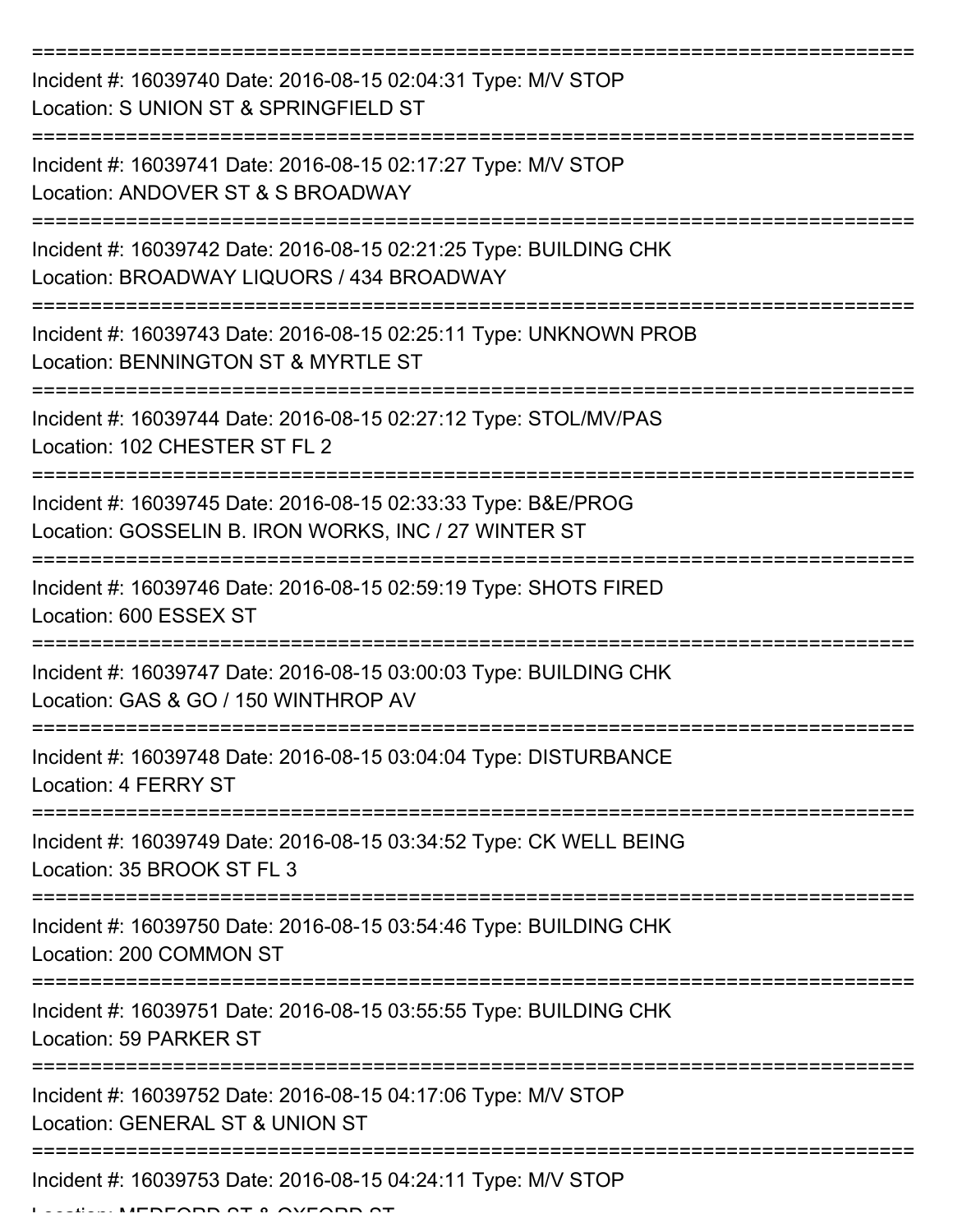| Incident #: 16039754 Date: 2016-08-15 04:26:06 Type: BUILDING CHK<br>Location: GOMEZ MARKET / 252 WATER ST             |
|------------------------------------------------------------------------------------------------------------------------|
| Incident #: 16039755 Date: 2016-08-15 04:28:23 Type: BUILDING CHK<br>Location: MORIARTY AUTO / null                    |
| Incident #: 16039756 Date: 2016-08-15 04:29:20 Type: BUILDING CHK<br>Location: 140 WATER ST                            |
| Incident #: 16039757 Date: 2016-08-15 04:30:59 Type: M/V STOP<br><b>Location: LOWELL ST</b>                            |
| Incident #: 16039758 Date: 2016-08-15 04:32:03 Type: BUILDING CHK<br>Location: LOBSTER KING / LOWELL ST & HAMPSHIRE ST |
| Incident #: 16039759 Date: 2016-08-15 04:38:14 Type: NOISE ORD<br>Location: 671 ESSEX ST #58 FL 3                      |
| Incident #: 16039760 Date: 2016-08-15 04:52:11 Type: BUILDING CHK<br>Location: TOWERHILL / AMES                        |
| Incident #: 16039761 Date: 2016-08-15 04:56:05 Type: M/V STOP<br>Location: GENERAL ST & PROSPECT ST                    |
| Incident #: 16039762 Date: 2016-08-15 04:59:27 Type: BUILDING CHK<br>Location: 216 PROSPECT ST                         |
| Incident #: 16039763 Date: 2016-08-15 05:00:09 Type: BUILDING CHK<br>Location: SAMS / 208 S BROADWAY                   |
| Incident #: 16039764 Date: 2016-08-15 05:01:22 Type: BUILDING CHK<br>Location: METRO CREDIT UNION / 215 S BROADWAY     |
| Incident #: 16039765 Date: 2016-08-15 05:49:02 Type: NOTIFICATION<br>Location: 182 GARDEN ST FL 2                      |
| Incident #: 16039766 Date: 2016-08-15 05:54:44 Type: ALARM/BURG<br>Location: HAFFNERS CARWASH / 330 S BROADWAY         |
| Incident #: 16039767 Date: 2016-08-15 06:00:30 Type: NOISE ORD                                                         |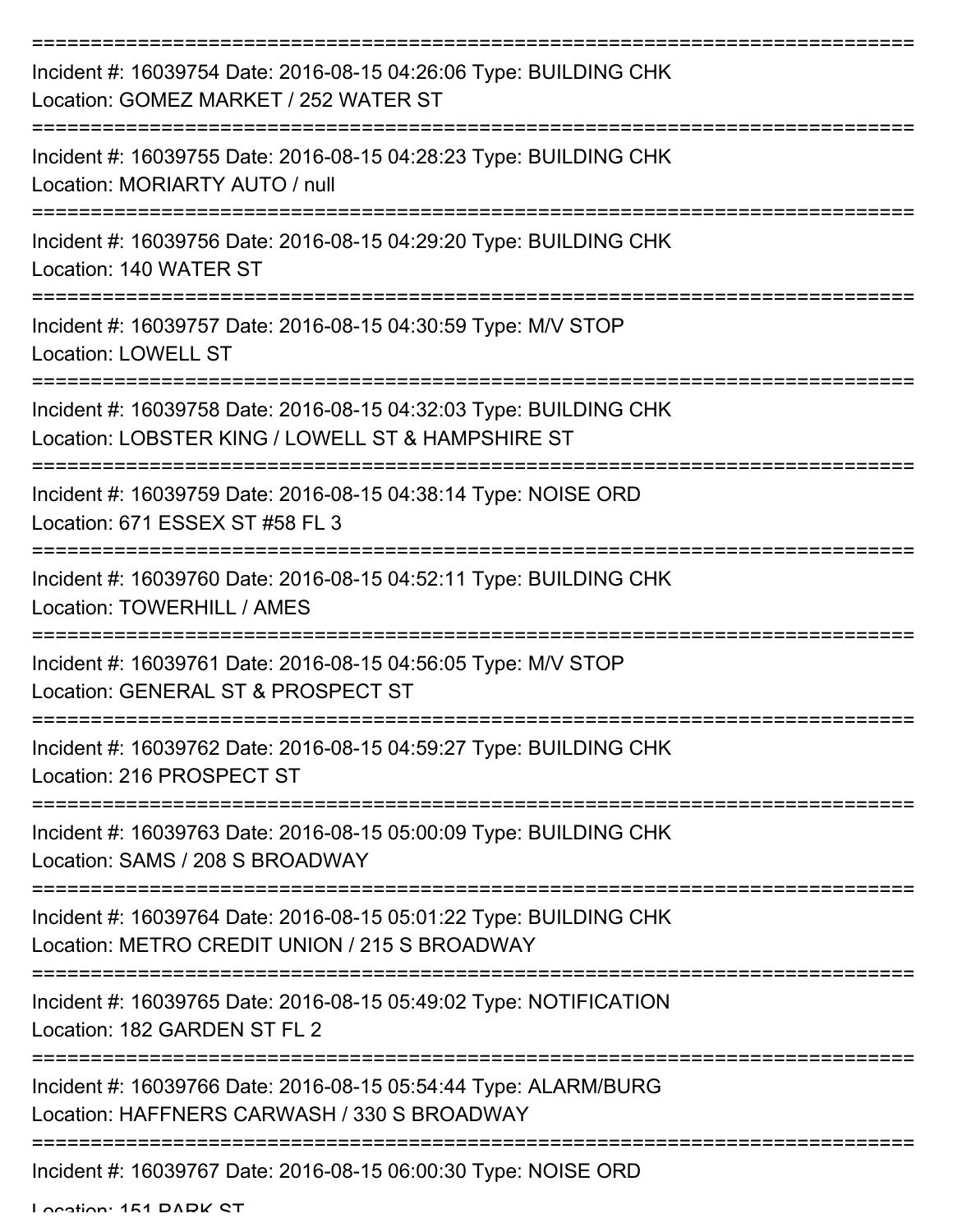| Incident #: 16039768 Date: 2016-08-15 06:17:20 Type: M/V STOP<br>Location: MT VERNON ST & S BROADWAY    |
|---------------------------------------------------------------------------------------------------------|
| Incident #: 16039769 Date: 2016-08-15 06:37:30 Type: STOL/MV/PAS<br>Location: 182 GARDEN ST             |
| Incident #: 16039770 Date: 2016-08-15 07:08:42 Type: CLOSE STREET<br>Location: ANDOVER ST & S UNION ST  |
| Incident #: 16039771 Date: 2016-08-15 07:15:58 Type: FIRE<br>Location: 99 TREMONT ST                    |
| Incident #: 16039772 Date: 2016-08-15 07:28:20 Type: PARK & WALK<br>Location: 0 BROADWAY                |
| Incident #: 16039773 Date: 2016-08-15 07:36:10 Type: CLOSE STREET<br>Location: SUMMER ST & UNION ST     |
| Incident #: 16039774 Date: 2016-08-15 07:37:11 Type: UNWANTEDGUEST<br>Location: 34 BERKELEY ST #21      |
| Incident #: 16039775 Date: 2016-08-15 07:48:00 Type: RECOV/STOL/MV<br>Location: 2 MILL ST               |
| Incident #: 16039776 Date: 2016-08-15 07:49:42 Type: AUTO ACC/NO PI<br>Location: 101 HAWTHORNE WAY      |
| Incident #: 16039777 Date: 2016-08-15 07:57:16 Type: ALARM/BURG<br>Location: WEST ST AUTO / 136 WEST ST |
| Incident #: 16039778 Date: 2016-08-15 08:20:14 Type: SUS PERS/MV<br>Location: 2 INMAN ST                |
| Incident #: 16039779 Date: 2016-08-15 08:37:40 Type: SUS PERS/MV<br>Location: MCFARLIN CT & WATER ST    |
| Incident #: 16039780 Date: 2016-08-15 09:04:31 Type: PARK & WALK<br>Location: BRADFORD ST & BROADWAY    |
| Incident #: 16039781 Date: 2016-08-15 09:14:48 Type: IDENTITY THEFT                                     |

Location: 1 PLEASANT TER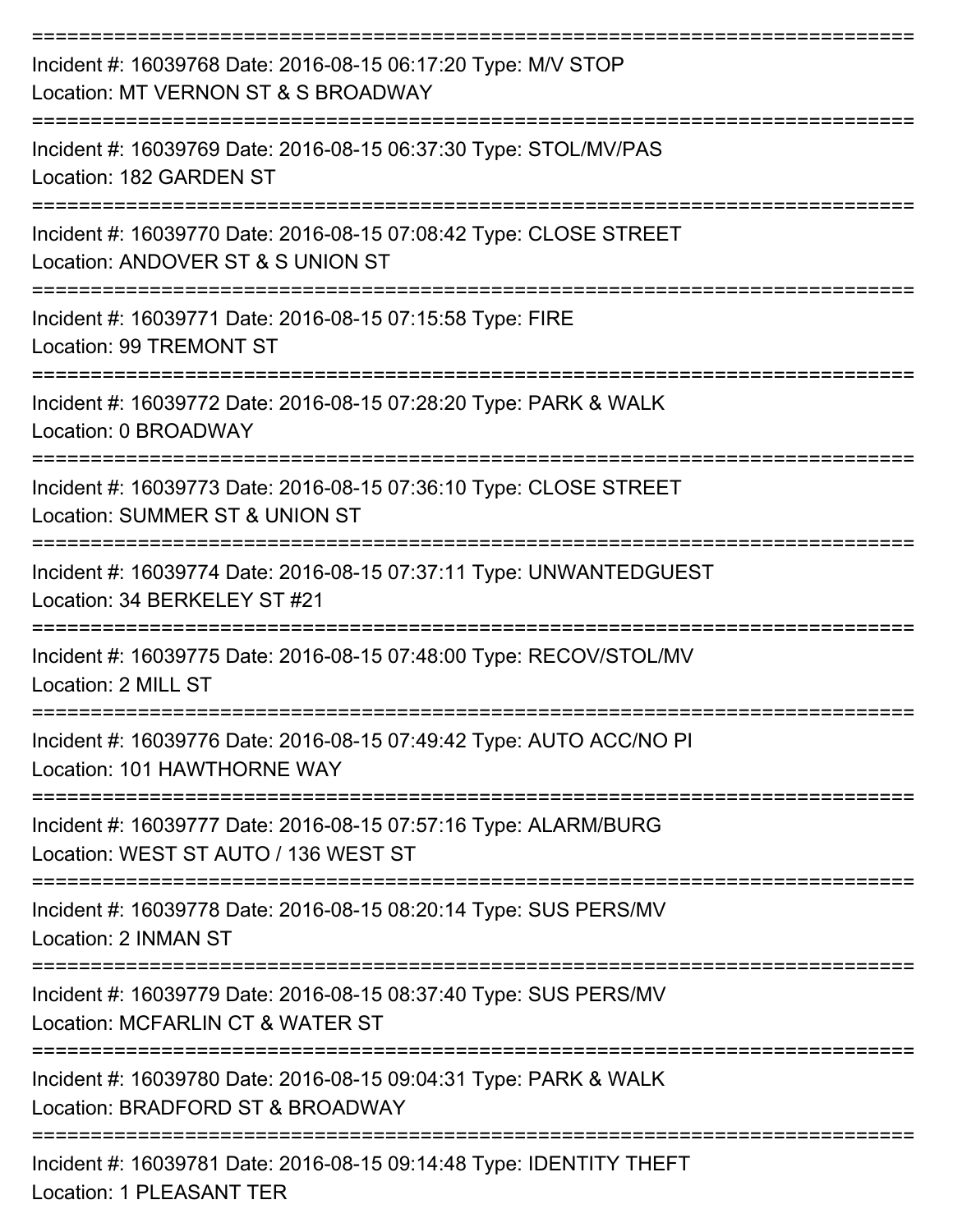Incident #: 16039783 Date: 2016-08-15 09:17:46 Type: LOST PROPERTY Location: MT VERNON ST

=========================================================================== Incident #: 16039782 Date: 2016-08-15 09:19:23 Type: ALARM/BURG Location: NATIONAL AMUSEMENT / 141 WINTHROP AV =========================================================================== Incident #: 16039784 Date: 2016-08-15 09:26:45 Type: M/V STOP Location: AMESBURY ST & COMMON ST =========================================================================== Incident #: 16039785 Date: 2016-08-15 09:27:34 Type: M/V STOP Location: AMESBURY ST & CANAL ST =========================================================================== Incident #: 16039786 Date: 2016-08-15 09:33:12 Type: M/V STOP Location: COMMON ST & LAWRENCE ST =========================================================================== Incident #: 16039787 Date: 2016-08-15 10:01:47 Type: M/V STOP Location: 205 S BROADWAY =========================================================================== Incident #: 16039788 Date: 2016-08-15 10:05:30 Type: PARK & WALK Location: BROADWAY & LOWELL ST =========================================================================== Incident #: 16039789 Date: 2016-08-15 10:15:19 Type: ALARM/BURG Location: 15 FLORAL ST =========================================================================== Incident #: 16039790 Date: 2016-08-15 10:39:17 Type: M/V STOP Location: 44 HOLLY ST =========================================================================== Incident #: 16039791 Date: 2016-08-15 10:42:08 Type: AUTO ACC/NO PI Location: 50 FOREST ST =========================================================================== Incident #: 16039792 Date: 2016-08-15 10:48:24 Type: AUTO ACC/NO PI Location: S BROADWAY & SALEM ST =========================================================================== Incident #: 16039793 Date: 2016-08-15 10:56:15 Type: M/V STOP Location: FERRY ST & RIDGE RD =========================================================================== Incident #: 16039794 Date: 2016-08-15 11:03:47 Type: PARK & WALK Location: BRADFORD ST & BROADWAY =========================================================================== Incident #: 16039795 Date: 2016-08-15 11:10:19 Type: M/V STOP Location: 217 FARNHAM ST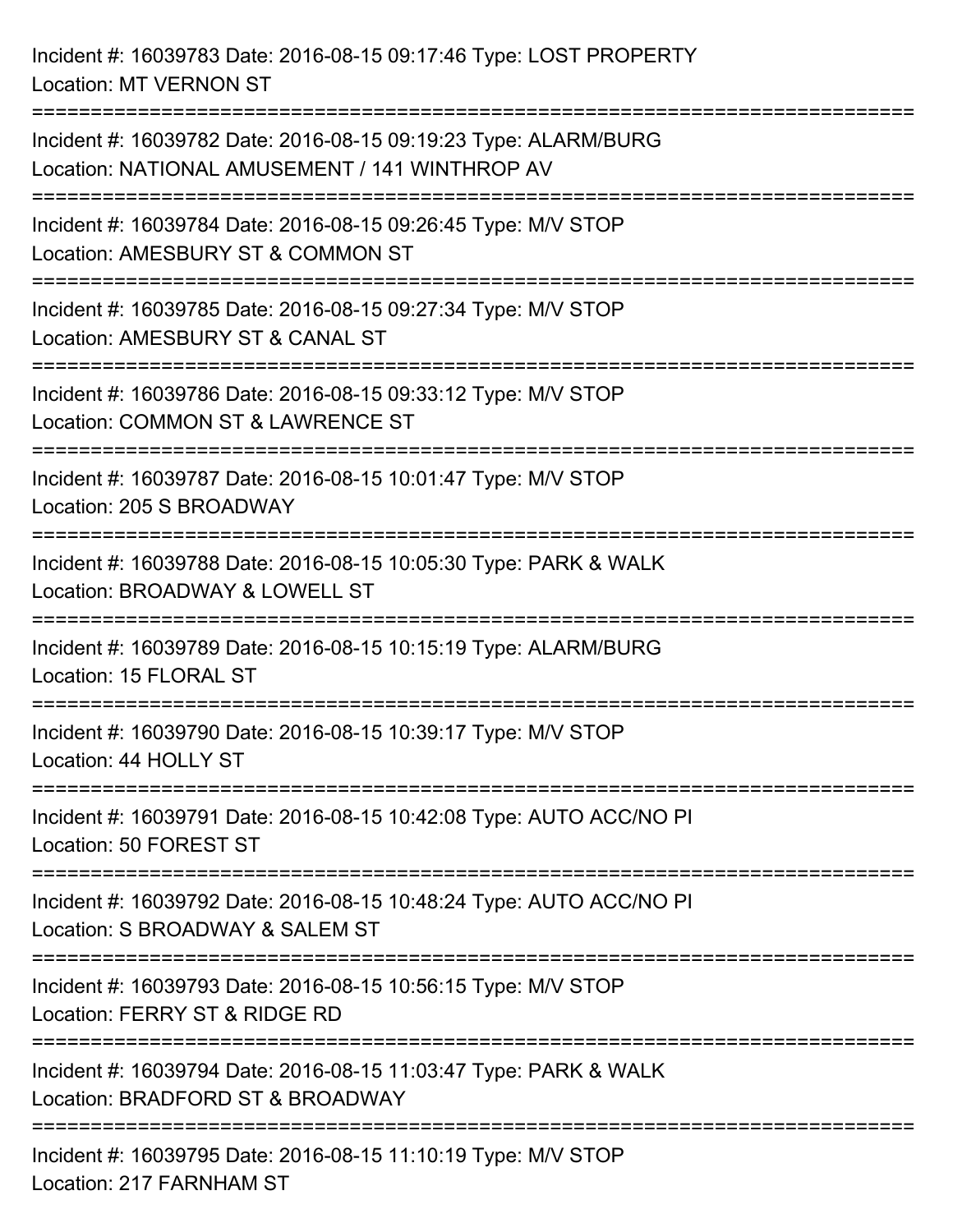| Incident #: 16039797 Date: 2016-08-15 11:18:11 Type: B&E/PAST<br>Location: 19 N BOYLSTON ST                  |
|--------------------------------------------------------------------------------------------------------------|
| Incident #: 16039796 Date: 2016-08-15 11:18:36 Type: THREATS<br>Location: 444 CANAL ST                       |
| Incident #: 16039798 Date: 2016-08-15 11:27:30 Type: TOW OF M/V<br>Location: 480 HIGH ST                     |
| Incident #: 16039799 Date: 2016-08-15 11:41:53 Type: COURT DOC SERVE<br>Location: 38 NORRIS ST               |
| Incident #: 16039800 Date: 2016-08-15 11:49:05 Type: HIT & RUN M/V<br>Location: 126 HAVERHILL ST             |
| Incident #: 16039801 Date: 2016-08-15 11:57:05 Type: SHOPLIFTING<br>Location: FAMILY DOLLAR / 63 WINTHROP AV |
| Incident #: 16039802 Date: 2016-08-15 12:00:23 Type: COURT DOC SERVE<br>Location: 32 BUTLER ST #2            |
| Incident #: 16039803 Date: 2016-08-15 12:01:34 Type: M/V STOP<br>Location: 205 BROADWAY                      |
| Incident #: 16039804 Date: 2016-08-15 12:03:09 Type: PARK & WALK<br>Location: BRADFORD ST & BROADWAY         |
| Incident #: 16039805 Date: 2016-08-15 12:05:50 Type: LARCENY/PAST<br>Location: 362 ESSEX ST #204             |
| Incident #: 16039806 Date: 2016-08-15 12:09:07 Type: COURT DOC SERVE<br>Location: 103 MAY                    |
| Incident #: 16039807 Date: 2016-08-15 12:10:30 Type: M/V STOP<br>Location: 50 MEDFORD ST                     |
| Incident #: 16039808 Date: 2016-08-15 12:16:37 Type: DRUG VIO<br>Location: ALLSTON ST & HIGH ST              |
| Incident #: 16039809 Date: 2016-08-15 12:19:36 Type: SUS PERS/MV<br>Location: 264 E HAVERHILL ST             |

===========================================================================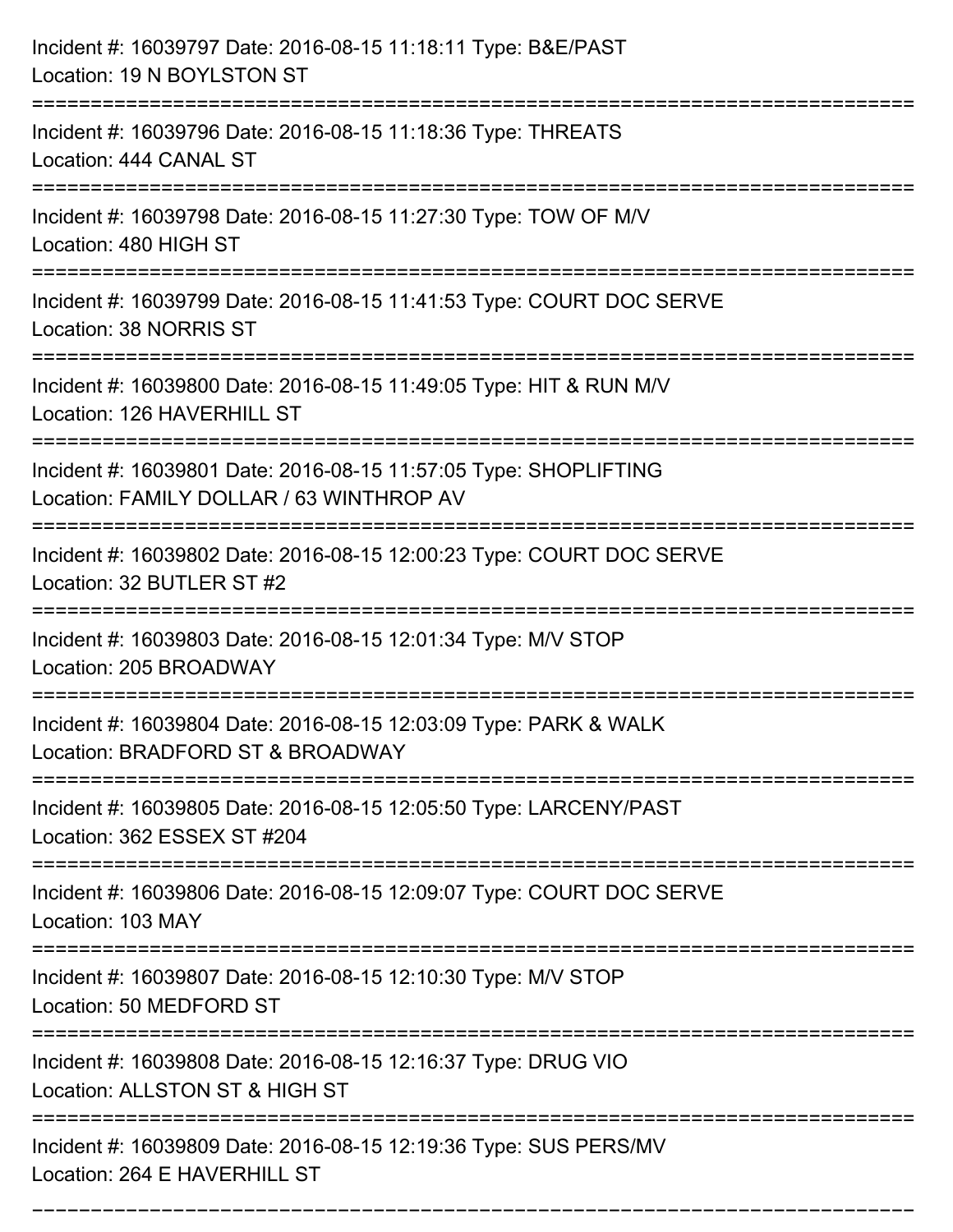| Incident #: 16039810 Date: 2016-08-15 12:23:52 Type: 209A/SERVE<br>Location: 222 ESSEX ST #302                                         |
|----------------------------------------------------------------------------------------------------------------------------------------|
| :==========================<br>Incident #: 16039811 Date: 2016-08-15 12:27:49 Type: B&E/MV/PAST<br>Location: FRANKLIN ST & TREMONT ST  |
| Incident #: 16039812 Date: 2016-08-15 12:41:41 Type: 209A/SERVE<br>Location: 170 COMMON ST<br>====================                     |
| Incident #: 16039813 Date: 2016-08-15 12:46:06 Type: MV/BLOCKING<br>Location: 159 SALEM ST                                             |
| Incident #: 16039814 Date: 2016-08-15 12:49:26 Type: M/V STOP<br>Location: HAVERHILL ST & WEST ST<br>==============================    |
| Incident #: 16039815 Date: 2016-08-15 12:54:40 Type: M/V STOP<br>Location: 205 BROADWAY                                                |
| Incident #: 16039816 Date: 2016-08-15 12:59:55 Type: SUS PERS/MV<br><b>Location: WEST STREET</b><br>:================================= |
| Incident #: 16039817 Date: 2016-08-15 13:05:58 Type: DRUG OVERDOSE<br>Location: AUTO ZONE / 380 BROADWAY                               |
| Incident #: 16039818 Date: 2016-08-15 13:12:27 Type: SUS PERS/MV<br><b>Location: SHAWSHEEN CT</b>                                      |
| Incident #: 16039819 Date: 2016-08-15 13:14:42 Type: INVEST CONT<br>Location: 405 ANDOVER ST                                           |
| Incident #: 16039820 Date: 2016-08-15 13:14:57 Type: M/V STOP<br>Location: BROADWAY & CONCORD ST                                       |
| ---------------------<br>Incident #: 16039821 Date: 2016-08-15 13:16:38 Type: ABAND MV<br>Location: 79 DRACUT ST                       |
| Incident #: 16039822 Date: 2016-08-15 13:48:23 Type: M/V STOP<br>Location: 381 COMMON ST                                               |
| Incident #: 16039823 Date: 2016-08-15 13:49:05 Type: 209A/SERVE<br>Location: 56 KENT ST #2                                             |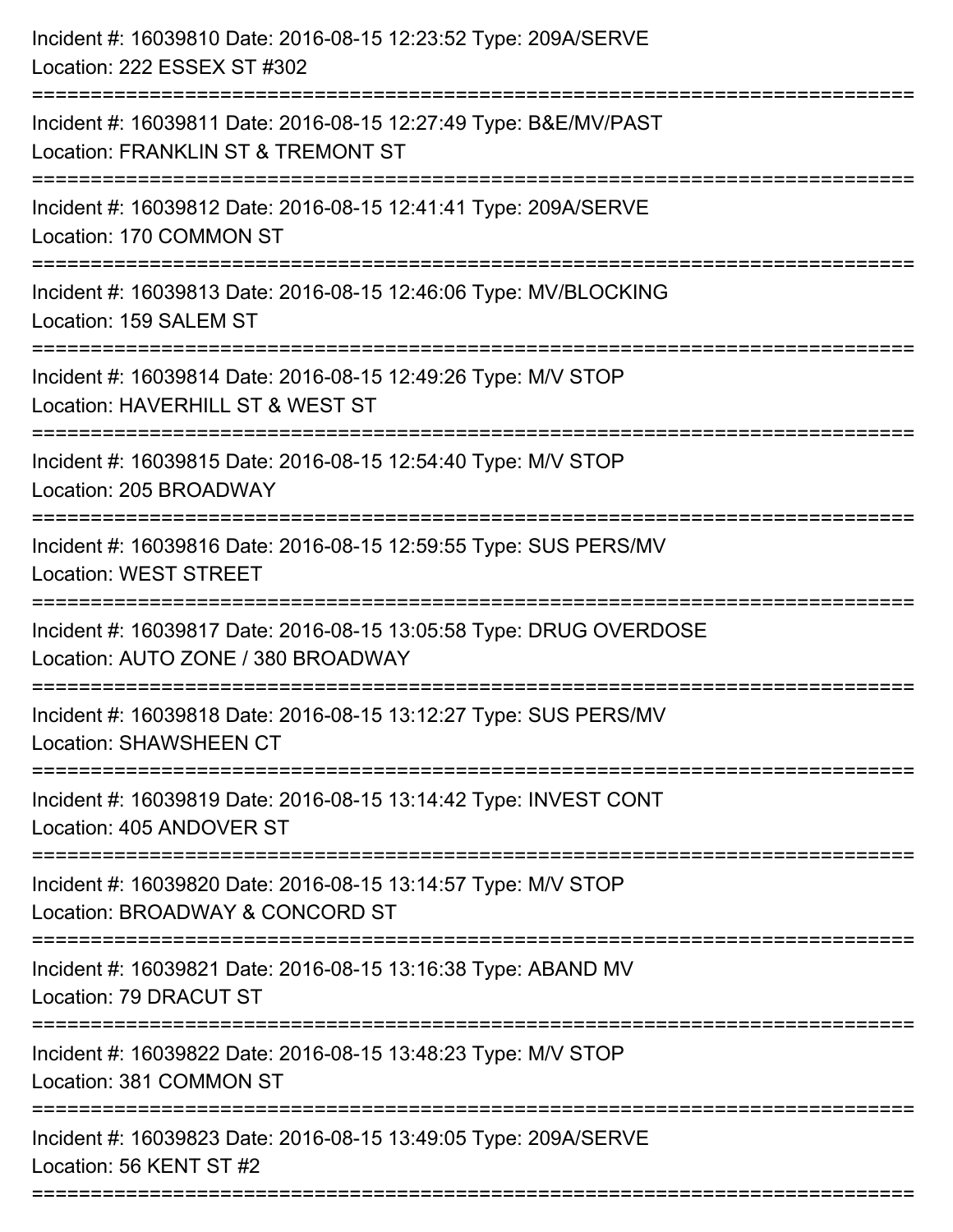Location: 272 E HAVERHILL ST #21

| Incident #: 16039825 Date: 2016-08-15 14:10:42 Type: M/V STOP<br>Location: S UNION ST & WINTHROP AV              |
|------------------------------------------------------------------------------------------------------------------|
| Incident #: 16039826 Date: 2016-08-15 14:16:59 Type: COURT DOC SERVE<br>Location: 113 BEACON AV                  |
| Incident #: 16039828 Date: 2016-08-15 14:18:53 Type: FRAUD<br>Location: 296 ESSEX ST                             |
| Incident #: 16039827 Date: 2016-08-15 14:19:54 Type: M/V STOP<br>Location: 81 CROSS ST                           |
| Incident #: 16039829 Date: 2016-08-15 14:25:48 Type: GENERAL SERV<br>Location: 360 MERRIMACK ST                  |
| Incident #: 16039830 Date: 2016-08-15 14:32:17 Type: COURT DOC SERVE<br>Location: 280 MERRIMACK                  |
| Incident #: 16039831 Date: 2016-08-15 14:42:58 Type: VIO CITY ORD<br>Location: EMBANKMENT & BROADWAY             |
| Incident #: 16039832 Date: 2016-08-15 14:46:22 Type: TOW OF M/V<br>Location: 296 ESSEX ST                        |
| Incident #: 16039833 Date: 2016-08-15 14:57:13 Type: WARRANT SERVE<br>Location: 72 FOSTER ST FL 1ST              |
| Incident #: 16039834 Date: 2016-08-15 14:58:32 Type: COURT DOC SERVE<br>Location: 25 JORDAN ST #3                |
| Incident #: 16039835 Date: 2016-08-15 15:04:58 Type: GENERAL SERV<br>Location: ESPERANZA ACADEMY / 198 GARDEN ST |
| Incident #: 16039836 Date: 2016-08-15 15:14:51 Type: SUS PERS/MV<br>Location: 117 MYRTLE ST                      |
| Incident #: 16039838 Date: 2016-08-15 15:21:36 Type: MAL DAMAGE<br>Location: 107 SUMMER ST                       |
|                                                                                                                  |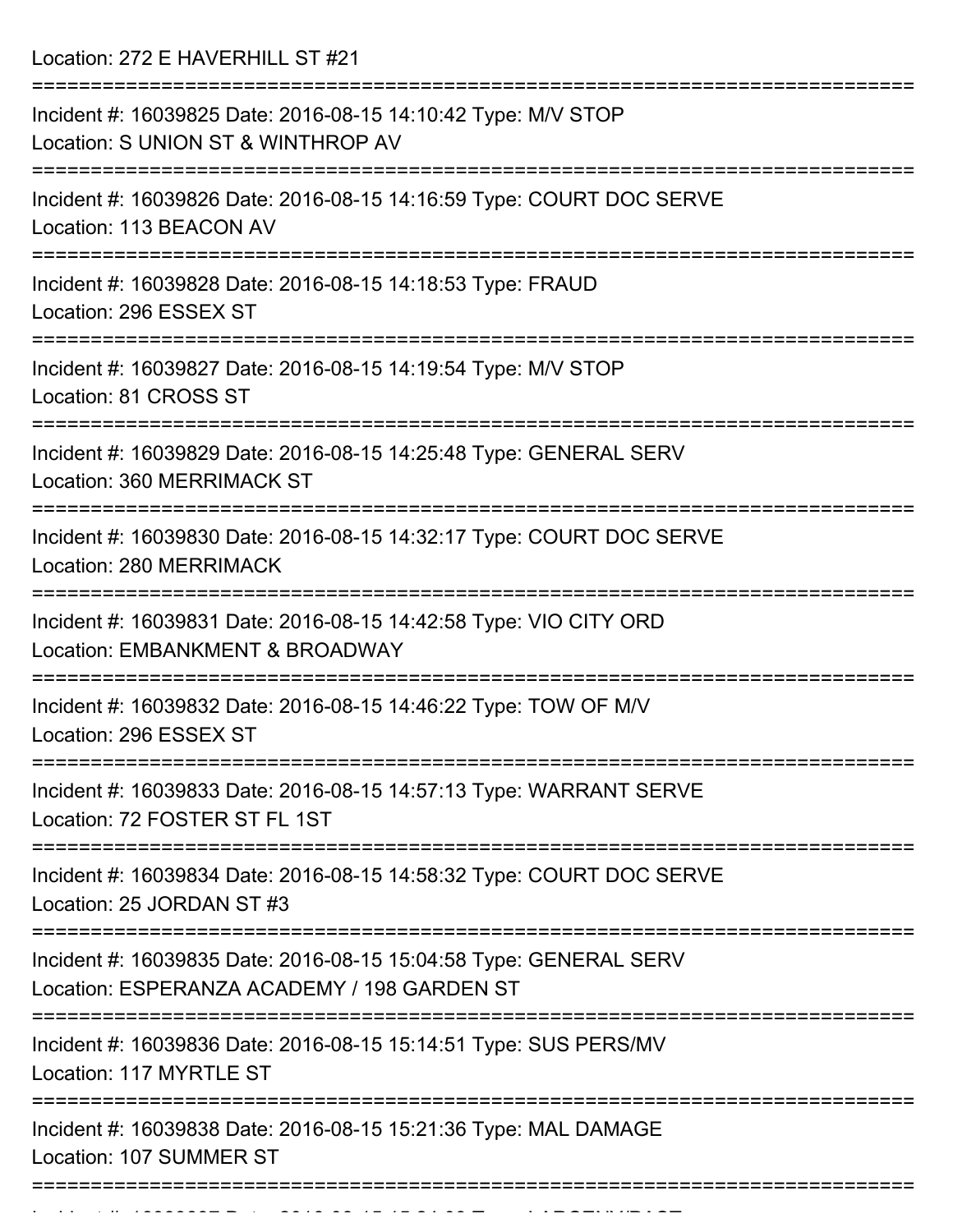Location: GEISLER STATE POOL / 50 HIGH ST

| Incident #: 16039839 Date: 2016-08-15 15:29:35 Type: M/V STOP<br>Location: BROADWAY & CROSS ST                |
|---------------------------------------------------------------------------------------------------------------|
| Incident #: 16039840 Date: 2016-08-15 15:40:52 Type: SEX OFF. PAST<br>Location: 7 ERVING AV                   |
| Incident #: 16039841 Date: 2016-08-15 15:54:40 Type: A&B PROG<br>Location: 18 FRANKLIN ST                     |
| Incident #: 16039842 Date: 2016-08-15 15:56:34 Type: AUTO ACC/NO PI<br>Location: 284 ESSEX ST                 |
| Incident #: 16039844 Date: 2016-08-15 15:58:44 Type: CK WELL BEING<br><b>Location: 45 FRANKLIN ST</b>         |
| Incident #: 16039845 Date: 2016-08-15 15:59:23 Type: MEDIC SUPPORT<br>Location: 42 MARBLE AV                  |
| Incident #: 16039843 Date: 2016-08-15 15:59:24 Type: AUTO ACC/NO PI<br>Location: HAVERHILL ST & MILTON ST     |
| Incident #: 16039846 Date: 2016-08-15 16:21:37 Type: DRUG VIO<br>Location: ANDOVER ST & SHEPARD ST            |
| Incident #: 16039847 Date: 2016-08-15 16:22:23 Type: E911 HANGUP<br>Location: US FEDERAL COURT / 499 ESSEX ST |
| Incident #: 16039848 Date: 2016-08-15 16:40:17 Type: MAN DOWN<br>Location: FRANKLIN ST & HAVERHILL ST         |
| Incident #: 16039849 Date: 2016-08-15 16:43:59 Type: ASSSIT OTHER PD<br>Location: 180 CRAWFORD ST             |
| Incident #: 16039850 Date: 2016-08-15 16:50:07 Type: FIGHT<br>Location: 169 JACKSON ST                        |
| Incident #: 16039851 Date: 2016-08-15 16:52:40 Type: AUTO ACC/NO PI<br>Location: GENERAL ST & PROSPECT ST     |
|                                                                                                               |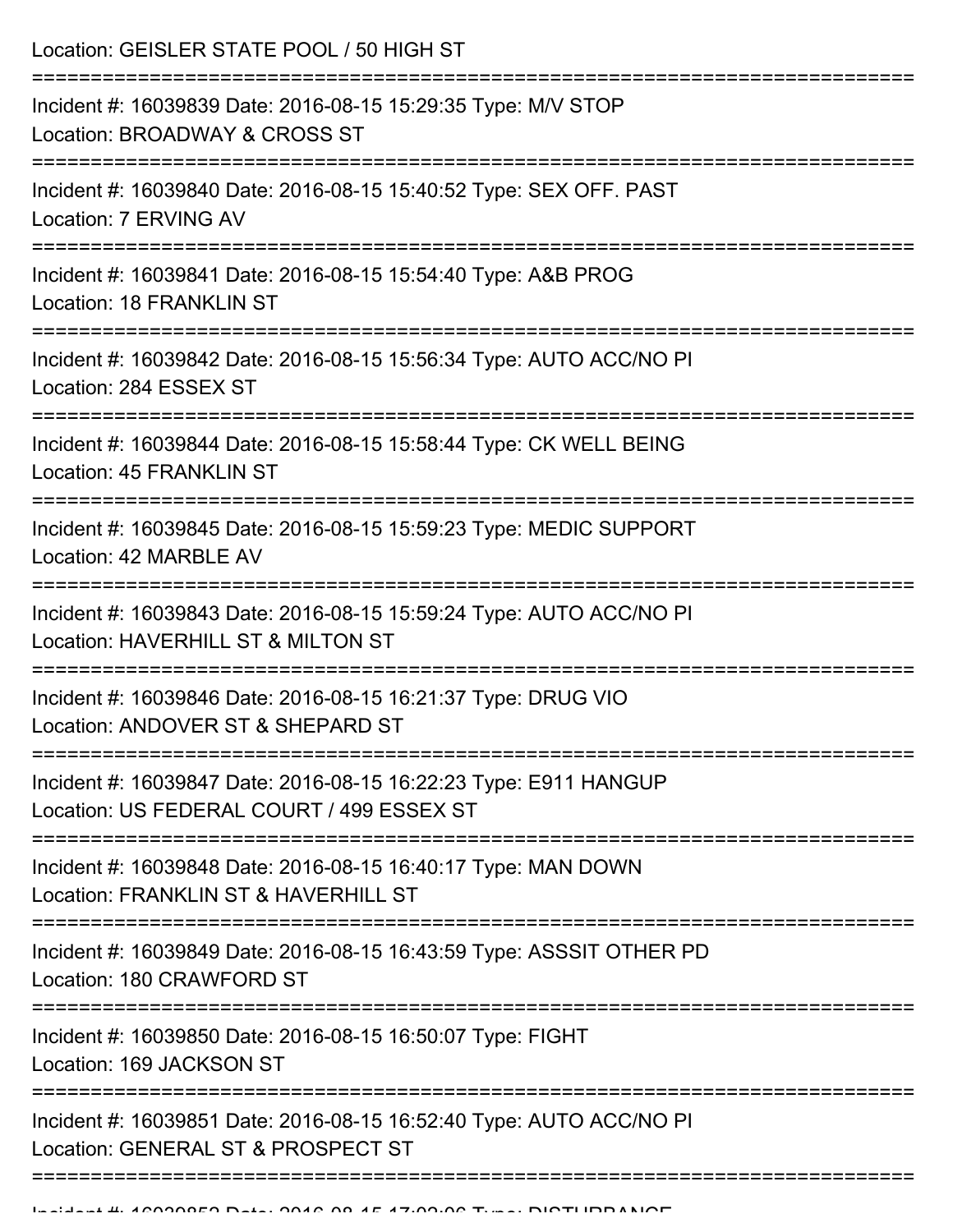| Location: 87 DORCHESTER ST FL 1                                                                                                            |
|--------------------------------------------------------------------------------------------------------------------------------------------|
| Incident #: 16039853 Date: 2016-08-15 17:06:35 Type: ALARM/BURG<br>Location: 360 MERRIMACK ST                                              |
| :=====================================<br>Incident #: 16039854 Date: 2016-08-15 17:16:35 Type: M/V STOP<br>Location: BROADWAY & CONCORD ST |
| Incident #: 16039855 Date: 2016-08-15 17:28:11 Type: M/V STOP<br>Location: BROADWAY & LOWELL ST                                            |
| =============================<br>Incident #: 16039856 Date: 2016-08-15 17:30:55 Type: M/V STOP<br>Location: FRANKLIN ST & LOWELL ST        |
| Incident #: 16039857 Date: 2016-08-15 17:35:12 Type: M/V STOP<br>Location: BROADWAY & LOWELL ST                                            |
| :=========================<br>Incident #: 16039858 Date: 2016-08-15 17:37:10 Type: M/V STOP<br>Location: BROADWAY & LOWELL ST              |
| =======================<br>Incident #: 16039859 Date: 2016-08-15 17:39:01 Type: M/V STOP<br>Location: BROADWAY & LOWELL ST                 |
| ===============<br>Incident #: 16039860 Date: 2016-08-15 17:49:43 Type: M/V STOP<br>Location: BROADWAY & CONCORD ST                        |
| Incident #: 16039861 Date: 2016-08-15 17:50:57 Type: GENERAL SERV<br>Location: 90 LOWELL ST                                                |
| Incident #: 16039862 Date: 2016-08-15 17:56:50 Type: M/V STOP<br>Location: HAVERHILL ST & WEST ST                                          |
| Incident #: 16039864 Date: 2016-08-15 18:09:25 Type: DOMESTIC/PAST<br>Location: 155 HAVERHILL ST                                           |
| Incident #: 16039863 Date: 2016-08-15 18:09:30 Type: M/V STOP<br>Location: BROADWAY & LOWELL ST                                            |
| Incident #: 16039865 Date: 2016-08-15 18:24:47 Type: GENERAL SERV<br>Location: 81 FARLEY ST                                                |
| $Incidant #: 16030866$ Date: $2016_08_15$ $18.30.03$ Type: $MNP$ STOD                                                                      |

Incident #: 16039866 Date: 2016-08-15 18:30:03 Type: M/V STOP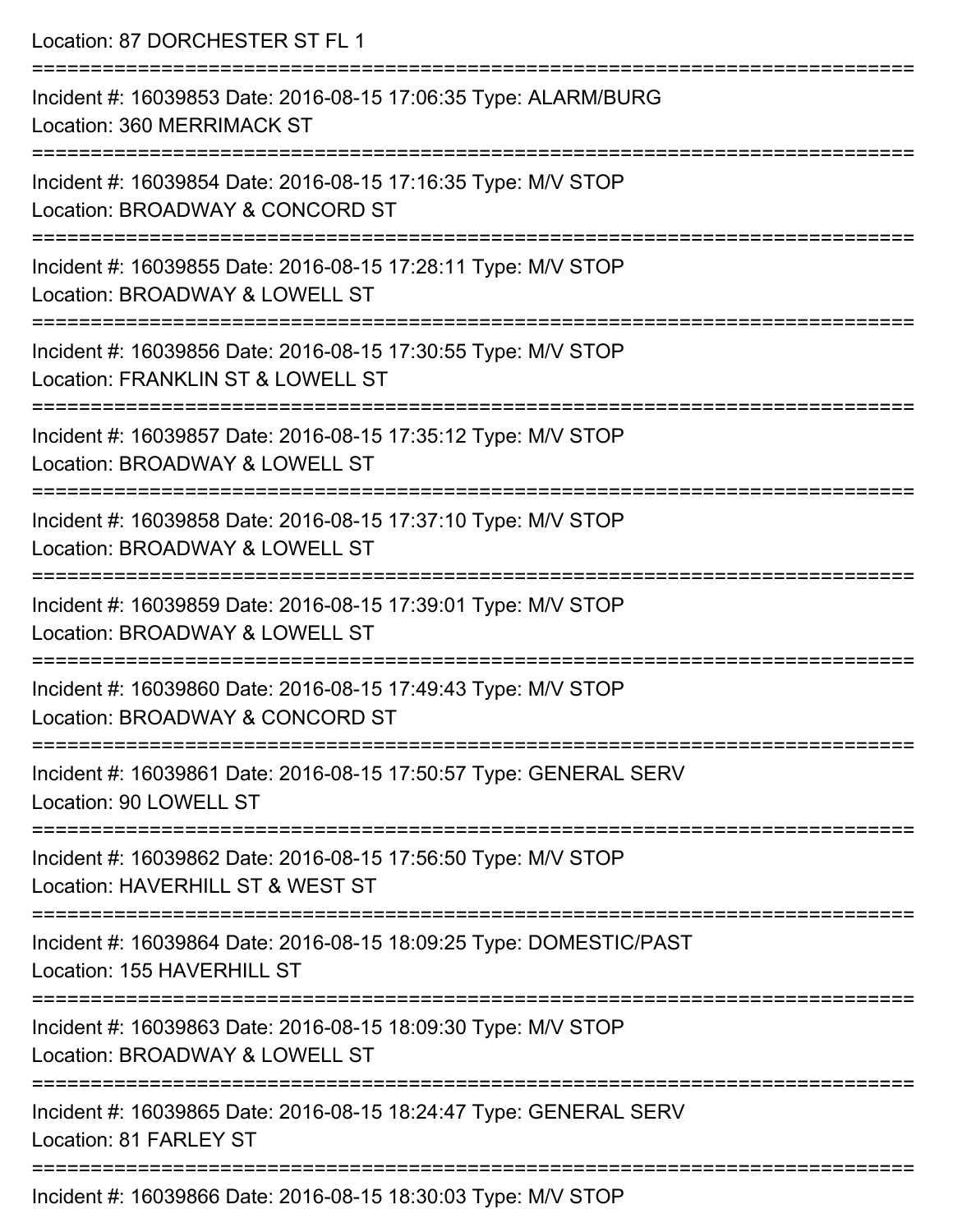| Incident #: 16039869 Date: 2016-08-15 18:30:24 Type: AUTO ACC/NO PI<br>Location: BUTLER ST & MILTON ST                 |
|------------------------------------------------------------------------------------------------------------------------|
| Incident #: 16039867 Date: 2016-08-15 18:34:11 Type: M/V STOP<br>Location: BROADWAY & CONCORD ST                       |
| Incident #: 16039868 Date: 2016-08-15 18:34:40 Type: INVEST CONT<br>Location: 2 MONMOUTH ST                            |
| Incident #: 16039870 Date: 2016-08-15 18:39:43 Type: M/V STOP<br>Location: BROADWAY & CONCORD ST                       |
| Incident #: 16039871 Date: 2016-08-15 18:57:30 Type: DRUG VIO<br>Location: 132 S UNION ST                              |
| Incident #: 16039872 Date: 2016-08-15 19:05:31 Type: GUN CALL<br>Location: 75 MANCHESTER ST                            |
| Incident #: 16039873 Date: 2016-08-15 19:15:22 Type: LOCKOUT<br>Location: 179 EXCHANGE ST                              |
| Incident #: 16039874 Date: 2016-08-15 19:25:50 Type: M/V STOP<br><b>Location: VALLEY ST</b>                            |
| Incident #: 16039875 Date: 2016-08-15 19:30:14 Type: ALARM/BURG<br>Location: 1ST BAPTIST HATIAN CHURCH / 150 GARDEN ST |
| Incident #: 16039876 Date: 2016-08-15 19:35:48 Type: ALARM/BURG<br>Location: 15 FLORAL ST                              |
| Incident #: 16039877 Date: 2016-08-15 20:05:34 Type: ALARM/BURG<br>Location: 431 COMMON ST                             |
| Incident #: 16039878 Date: 2016-08-15 20:14:08 Type: HARASSMENT<br>Location: 364 ANDOVER ST FL 3                       |
| Incident #: 16039879 Date: 2016-08-15 20:16:14 Type: M/V STOP<br>Location: ALLSTON ST & PLEASANT TER                   |
| Incident #: 16039880 Date: 2016-08-15 20:22:23 Type: DOMESTIC/PROG                                                     |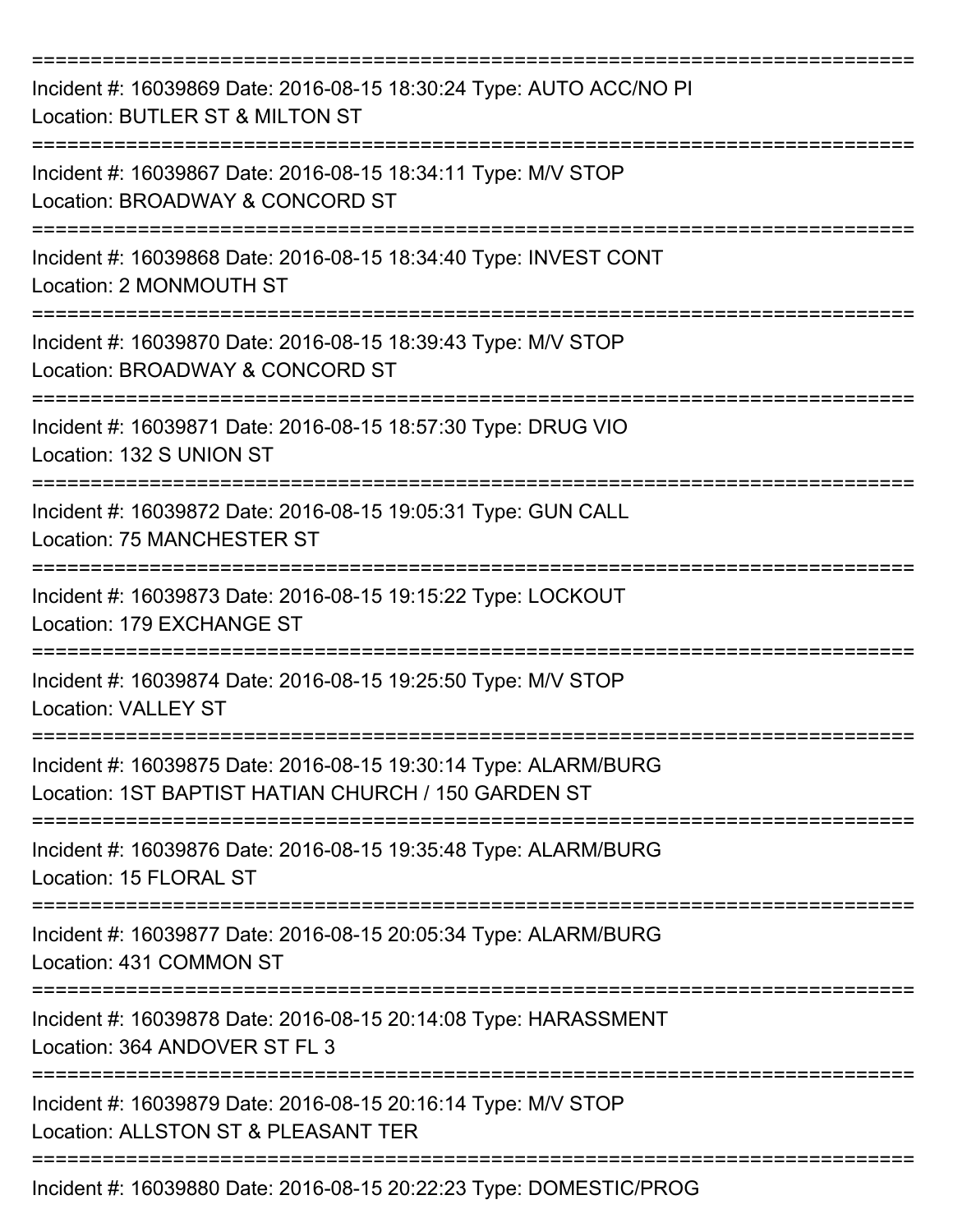| Incident #: 16039881 Date: 2016-08-15 20:43:04 Type: NOISE ORD<br>Location: 80 FOSTER ST                                  |
|---------------------------------------------------------------------------------------------------------------------------|
| Incident #: 16039882 Date: 2016-08-15 20:51:03 Type: MV/BLOCKING<br>Location: 70 CAMBRIDGE ST                             |
| Incident #: 16039883 Date: 2016-08-15 20:54:05 Type: COURT DOC SERVE<br>Location: 32 BRADFORD ST #1                       |
| Incident #: 16039884 Date: 2016-08-15 20:54:23 Type: NOISE ORD<br>Location: EXCHANGE ST & PARK ST                         |
| Incident #: 16039886 Date: 2016-08-15 20:58:51 Type: ALARM/BURG<br>Location: 599 CANAL ST                                 |
| Incident #: 16039885 Date: 2016-08-15 20:59:57 Type: THREATS<br>Location: 363 BROADWAY                                    |
| Incident #: 16039887 Date: 2016-08-15 21:01:33 Type: SUS PERS/MV<br>Location: CYPRESS AV & OLIVE AV                       |
| Incident #: 16039888 Date: 2016-08-15 21:15:13 Type: M/V STOP<br>Location: 368 BROADWAY                                   |
| Incident #: 16039889 Date: 2016-08-15 21:21:51 Type: AUTO ACC/NO PI<br><b>Location: RESERVOIR ST</b>                      |
| Incident #: 16039890 Date: 2016-08-15 21:23:27 Type: AUTO ACC/PI<br>Location: BERKELEY ST & JACKSON ST                    |
| Incident #: 16039891 Date: 2016-08-15 21:35:04 Type: SUS PERS/MV<br>Location: S UNION ST & SPRINGFIELD ST                 |
| Incident #: 16039892 Date: 2016-08-15 21:52:00 Type: NOTIFICATION<br>Location: 339 JACKSON ST #1                          |
| Incident #: 16039893 Date: 2016-08-15 21:52:00 Type: AUTO ACC/NO PI<br>Location: DUNKIN DONUTS / S BROADWAY & SHATTUCK ST |
| Incident #: 16039894 Date: 2016-08-15 21:58:36 Type: DOMESTIC/PROG                                                        |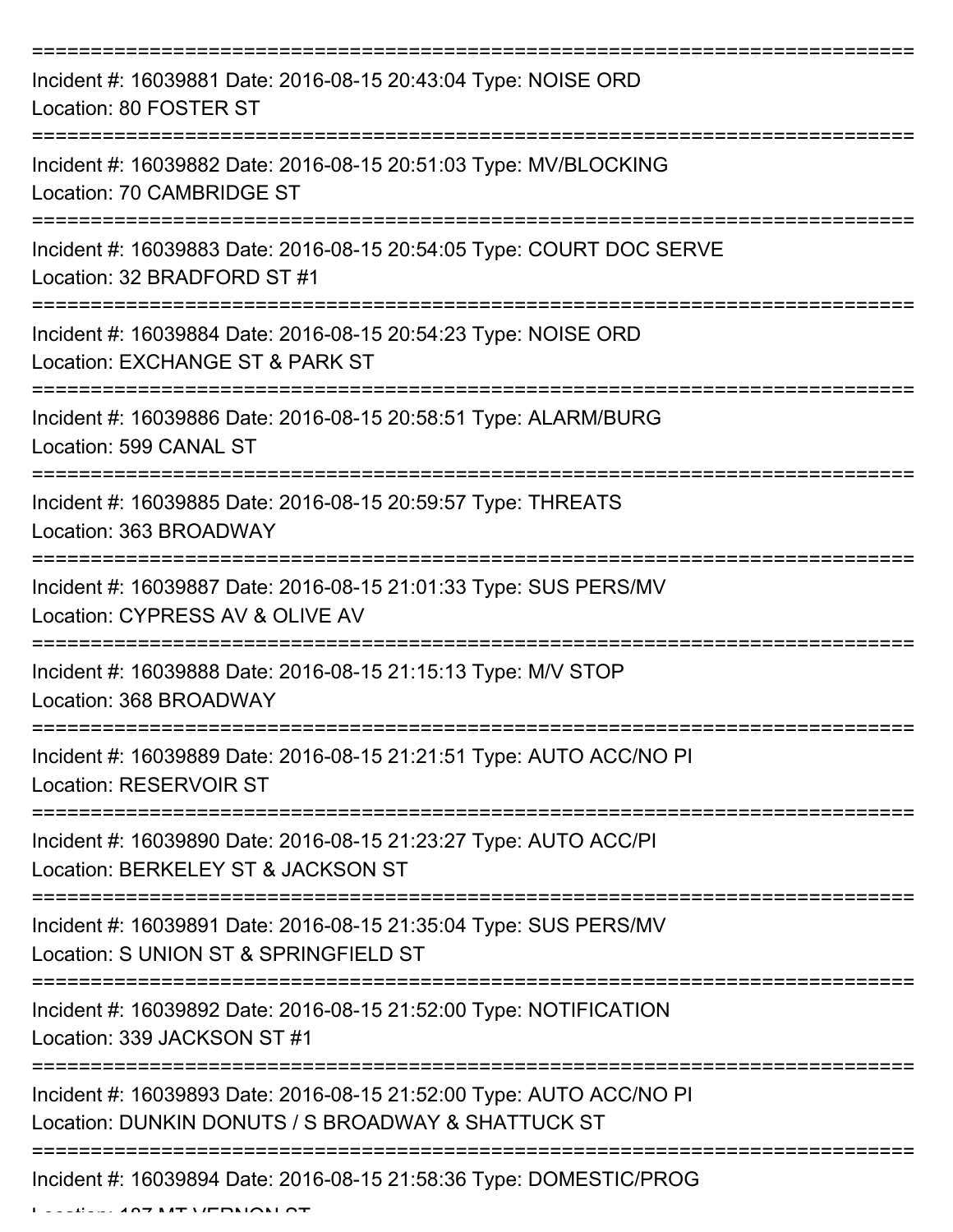| Incident #: 16039895 Date: 2016-08-15 22:15:36 Type: NOISE ORD<br>Location: 210 BAILEY ST                                   |
|-----------------------------------------------------------------------------------------------------------------------------|
| Incident #: 16039896 Date: 2016-08-15 22:22:39 Type: COURT DOC SERVE<br>Location: 38 NORRIS ST                              |
| Incident #: 16039897 Date: 2016-08-15 22:35:05 Type: MV/BLOCKING<br>Location: 70 CAMBRIDGE ST                               |
| Incident #: 16039898 Date: 2016-08-15 22:36:49 Type: ALARM/BURG<br>Location: 700 ESSEX ST                                   |
| Incident #: 16039899 Date: 2016-08-15 22:49:39 Type: M/V STOP<br>Location: 169 NEWBURY ST                                   |
| Incident #: 16039900 Date: 2016-08-15 22:51:17 Type: ALARM/BURG<br>Location: 165 CRAWFORD ST                                |
| Incident #: 16039901 Date: 2016-08-15 22:52:49 Type: DISABLED MV<br>Location: WENDY'S / 99 WINTHROP AV                      |
| Incident #: 16039902 Date: 2016-08-15 22:52:58 Type: TRESPASSING<br>Location: LAUNDRY CAPITAL / 351 BROADWAY                |
| ==================<br>Incident #: 16039903 Date: 2016-08-15 23:03:52 Type: SUS PERS/MV<br>Location: BROADWAY & HAVERHILL ST |
| Incident #: 16039905 Date: 2016-08-15 23:15:35 Type: DISTURBANCE<br>Location: 16 HANCOCK ST #1                              |
| Incident #: 16039904 Date: 2016-08-15 23:15:41 Type: M/V STOP<br>Location: BROADWAY & LOWELL ST                             |
| Incident #: 16039906 Date: 2016-08-15 23:18:12 Type: ASSIST FIRE<br>Location: 26 LEONARD AV                                 |
| Incident #: 16039907 Date: 2016-08-15 23:20:42 Type: M/V STOP<br>Location: ESSEX ST & WARREN ST                             |
| Incident #: 16039909 Date: 2016-08-15 23:45:45 Type: ALARM/BURG                                                             |

Location: 530 BROADWAY